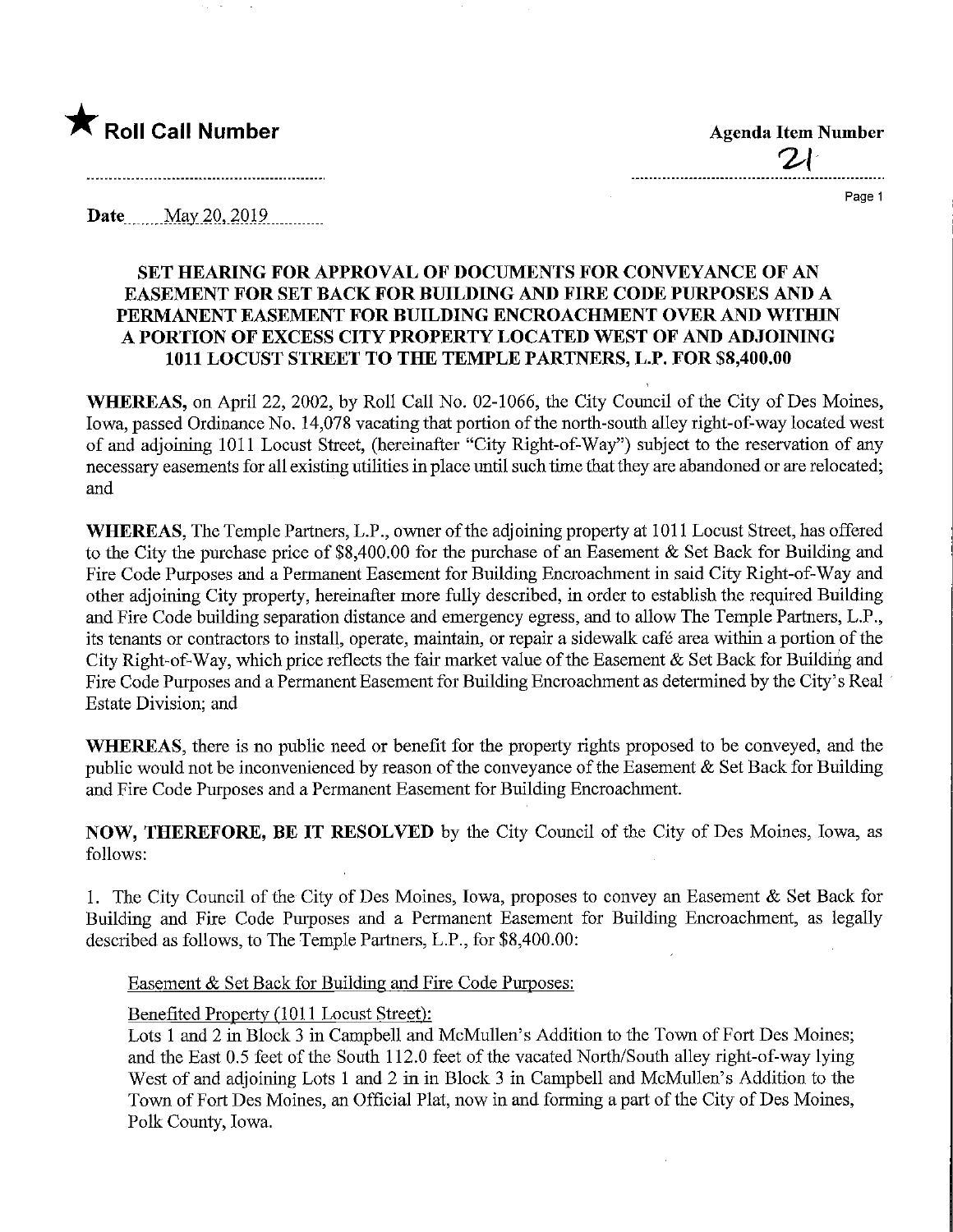

a de la construcción de la construcción de la construcción de la construcción de la construcción de la construcción<br>En la construcción de la construcción de la construcción de la construcción de la construcción de la const

 $2($ 

Page 2

Date May 20, 2019

Burdened Property (1000 Grand Avenue):

Lots 7 and 8 in Block 3 in Campbell and McMullen's Addition to the Town of Fort Des Moines an Official Plat, now in and forming a part of the City of Des Moines, Polk County, Iowa.

Permanent Easement for Building Encroachment:

Part of the vacated north-south alley lying West of and adjoining Lots 1 and 2 in Block 3 of Campbell and McMullen's Addition, an Official Plat, now included in and forming a part of the City of Des Moines, Polk County, Iowa, being more particularly described as follows:

Commencing at the Southwest comer of Lot 1 in said Block 3 of Campbell and McMullen's Addition; thence South 74°(degrees) 13'(minutes) 04"(seconds) West, 0.50 feet along the South line of said Lot 1 extended to the Point of Beginning; thence North 15°18'56" West, 16.00 feet along a line that is parallel to and 0.50 westerly of the West line of said Lot 1; thence South 74°41'04" West, 15.00 feet; thence South 15°18'56" East, 16.12 feet to the South line of said Lot 1 extended; thence North 74°13'04" East, 15.00 feet along the South line of said Lot 1 extended to the point of beginning.

Containing 241 square feet, more or less.

(Vacated by Ordinance No. 14,078, passed April 22, 2002.)

3. That the meeting of the City Council at which said vacation and the conveyance is to be considered shall be on June 3,2019, said meeting to be held at 5:00 p.m., in the City Council Chamber, City Hall, 400 Robert D. Ray Drive, Des Moines, Iowa.

4. That the City Clerk is hereby authorized and directed to publish notice of said proposals in the form hereto attached, all in accordance with §362.3 of the Iowa Code.

5. Non-project related land sale proceeds are used to support general operating budget expenses: Org - EG064090.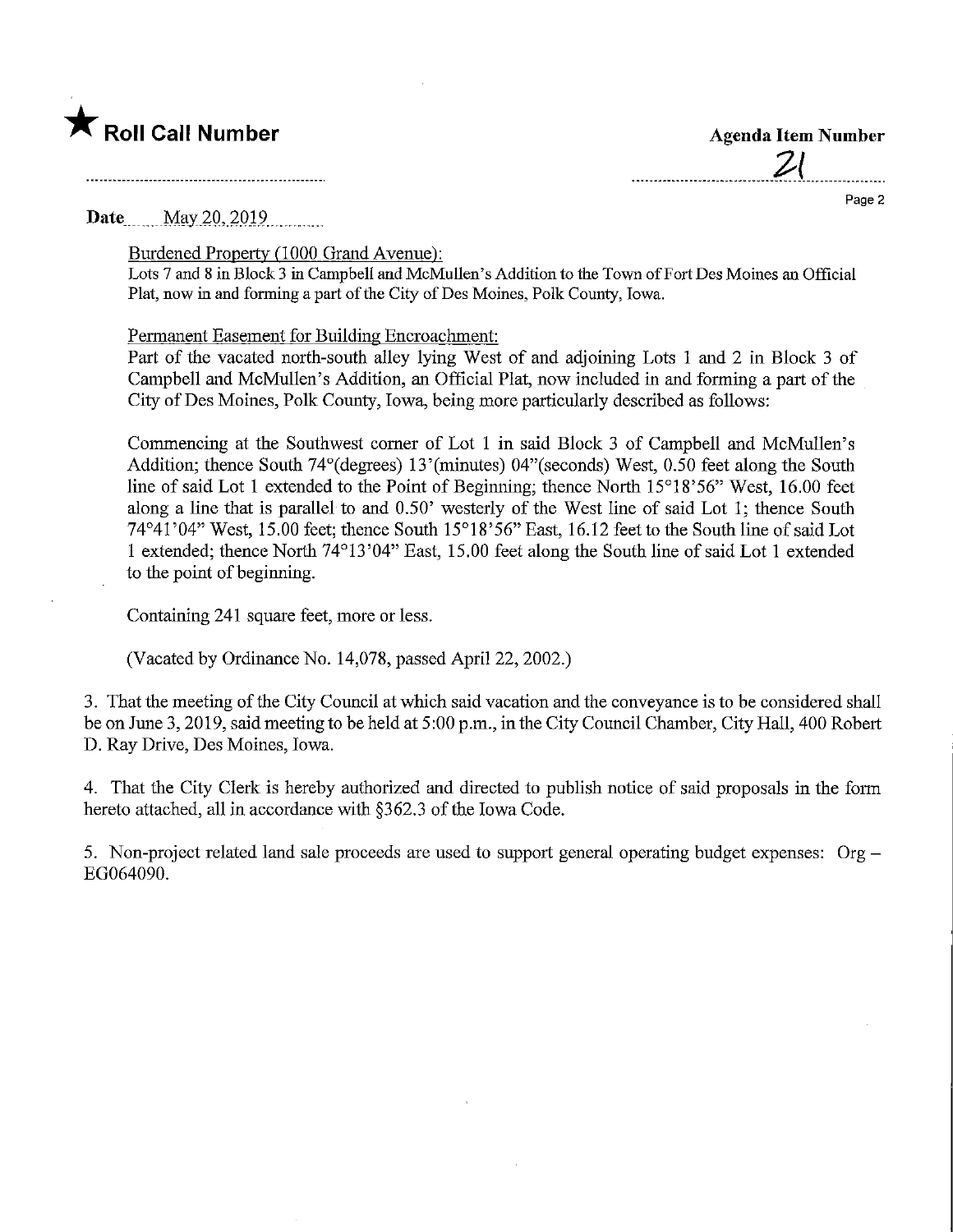

Date<sub>max</sub> May 20, 2019

Moved by to adopt.

Agenda Item Number

 $21$ 

Page 3

. . . . . . . . . .

APPROVED AS TO FORM:

 $\mathbb{Z}^{\times}$  $\%$ o $\sim$ or Thomas G. Fisher, Jr., Assistant  $\cancel{\mu}$ ity Attorney

| <b>COUNCIL ACTION</b> | <b>YEAS</b> | <b>NAYS</b> | <b>PASS</b> | <b>ABSENT</b>   | <b>CERTIFICATE</b><br>I, DIANE RAUH, City Clerk of said City hereby<br>certify that at a meeting of the City Council of said<br>City of Des Moines, held on the above date, among<br>other proceedings the above was adopted.<br>IN WITNESS WHEREOF, I have hereunto set my<br>hand and affixed my seal the day and year first<br>above written. |
|-----------------------|-------------|-------------|-------------|-----------------|--------------------------------------------------------------------------------------------------------------------------------------------------------------------------------------------------------------------------------------------------------------------------------------------------------------------------------------------------|
| <b>COWNIE</b>         |             |             |             |                 |                                                                                                                                                                                                                                                                                                                                                  |
| <b>BOESEN</b>         |             |             |             |                 |                                                                                                                                                                                                                                                                                                                                                  |
| <b>COLEMAN</b>        |             |             |             |                 |                                                                                                                                                                                                                                                                                                                                                  |
| <b>GATTO</b>          |             |             |             |                 |                                                                                                                                                                                                                                                                                                                                                  |
| <b>GRAY</b>           |             |             |             |                 |                                                                                                                                                                                                                                                                                                                                                  |
| <b>MANDELBAUM</b>     |             |             |             |                 |                                                                                                                                                                                                                                                                                                                                                  |
| WESTERGAARD           |             |             |             |                 |                                                                                                                                                                                                                                                                                                                                                  |
| <b>TOTAL</b>          |             |             |             |                 |                                                                                                                                                                                                                                                                                                                                                  |
| <b>MOTION CARRIED</b> |             |             |             | <b>APPROVED</b> |                                                                                                                                                                                                                                                                                                                                                  |
|                       |             |             |             | Mavor           | City $\mathfrak{t}$                                                                                                                                                                                                                                                                                                                              |